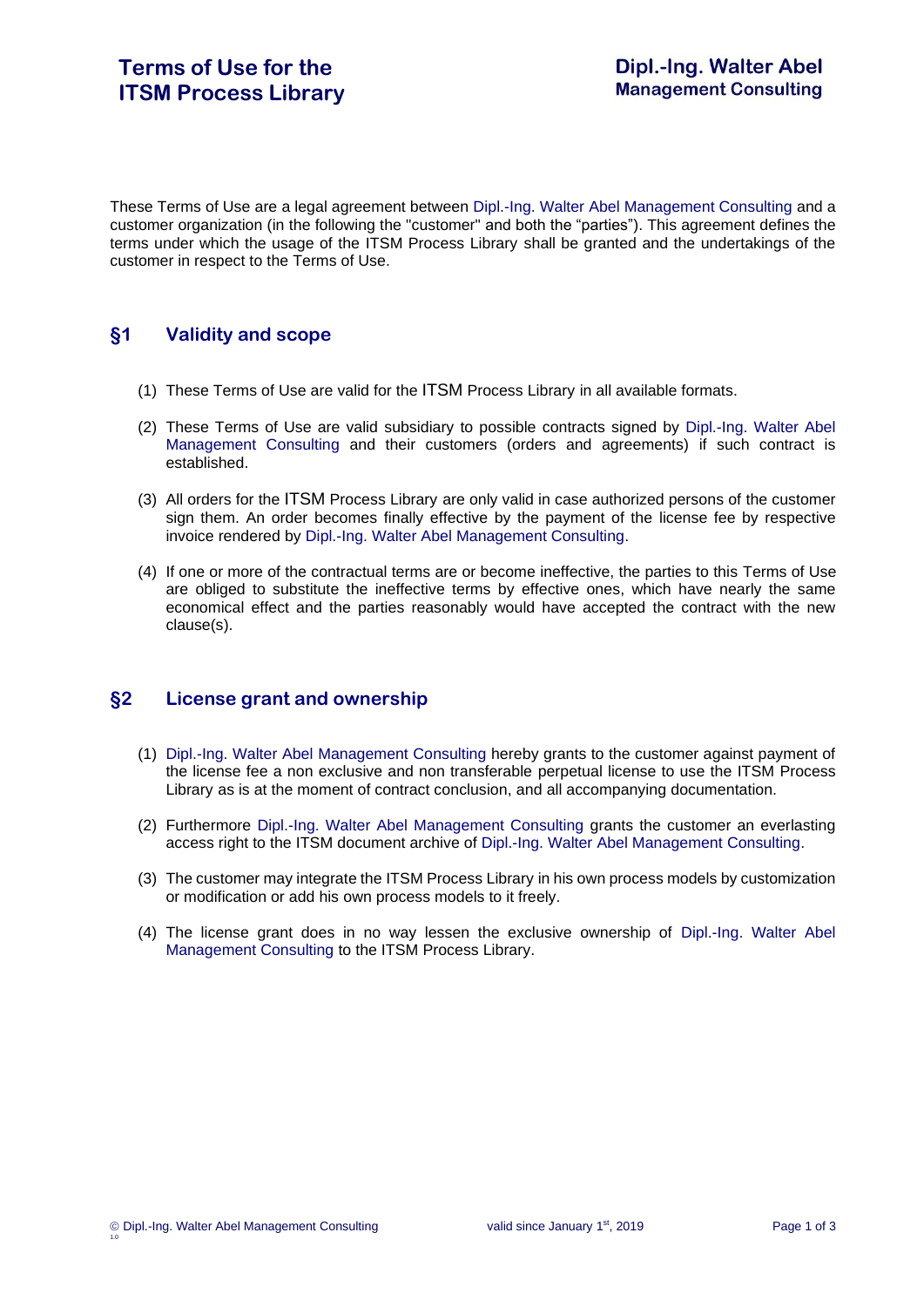#### **§3 Obligation of the customer**

- (1) The customer shall not disclose to a third party nor use for any purpose other than for the proper fulfillment of the obligations under this Terms of Use information received from Dipl.-Ing. Walter Abel Management Consulting in whatever form under or in connection with this Terms of Use without obtaining the written permission of Dipl.-Ing. Walter Abel Management Consulting thereto. The customer explicitly acknowledges not to publish or disclose any agreements set in contracts between the customer and Dipl.-Ing. Walter Abel Management Consulting to any third party without a prior written consent of Dipl.-Ing. Walter Abel Management Consulting, except that as may be required by applicable mandatory law.
- (2) The customer shall not provide, resell or otherwise make available the ITSM Process Library in whole or in part (including but not limited to program listings, object code, source program listings, and source code) and process models derived from it in any form to any person other than the customer's employees without prior written consent from Dipl.-Ing. Walter Abel Management Consulting or as otherwise provided in this Terms of Use.

### **§4 Copyright / Trademarks**

- (1) The copyright to the ITSM Process Library stays with Dipl.-Ing. Walter Abel Management Consulting.
- (2) ITSM Process Library is a trademark of Dipl.-Ing. Walter Abel Management Consulting. ITIL® is a trademark of AXELOS Limited.

### **§5 Limited liability**

- (1) The ITSM Process Library is delivered as is. Due to its nature it is a tool to be adapted to the customer's needs. Hence no upgrade service is included in the software license.
- (2) Dipl.-Ing. Walter Abel Management Consulting and its employees are working according to the recognized principles of consultancy business and are therefore liable for damages only in case of proved intention in the terms of the law. This is also effective in case of subcontracted (by Dipl.- Ing. Walter Abel Management Consulting) third parties. Liabilities and claims are impossible in cases of negligence.
- (3) The liability of Dipl.-Ing. Walter Abel Management Consulting in any case is limited to and shall not exceed the amount actually paid to Dipl.-Ing. Walter Abel Management Consulting by the other party in respect of the supply of the particular products or services which gave rise to the liability in question.
- (4) Dipl.-Ing. Walter Abel Management Consulting shall not in any case be liable whether in contract, tort, by reason of negligence or otherwise for any indirect, special or consequential damages, howsoever arising (including but not limited to loss of revenue or loss of anticipated profits) in connection with or arising out of the furnishing, functioning or use of the products or any item of service provided and shall not be liable for any other damages except as expressly provided in these Terms of Use.